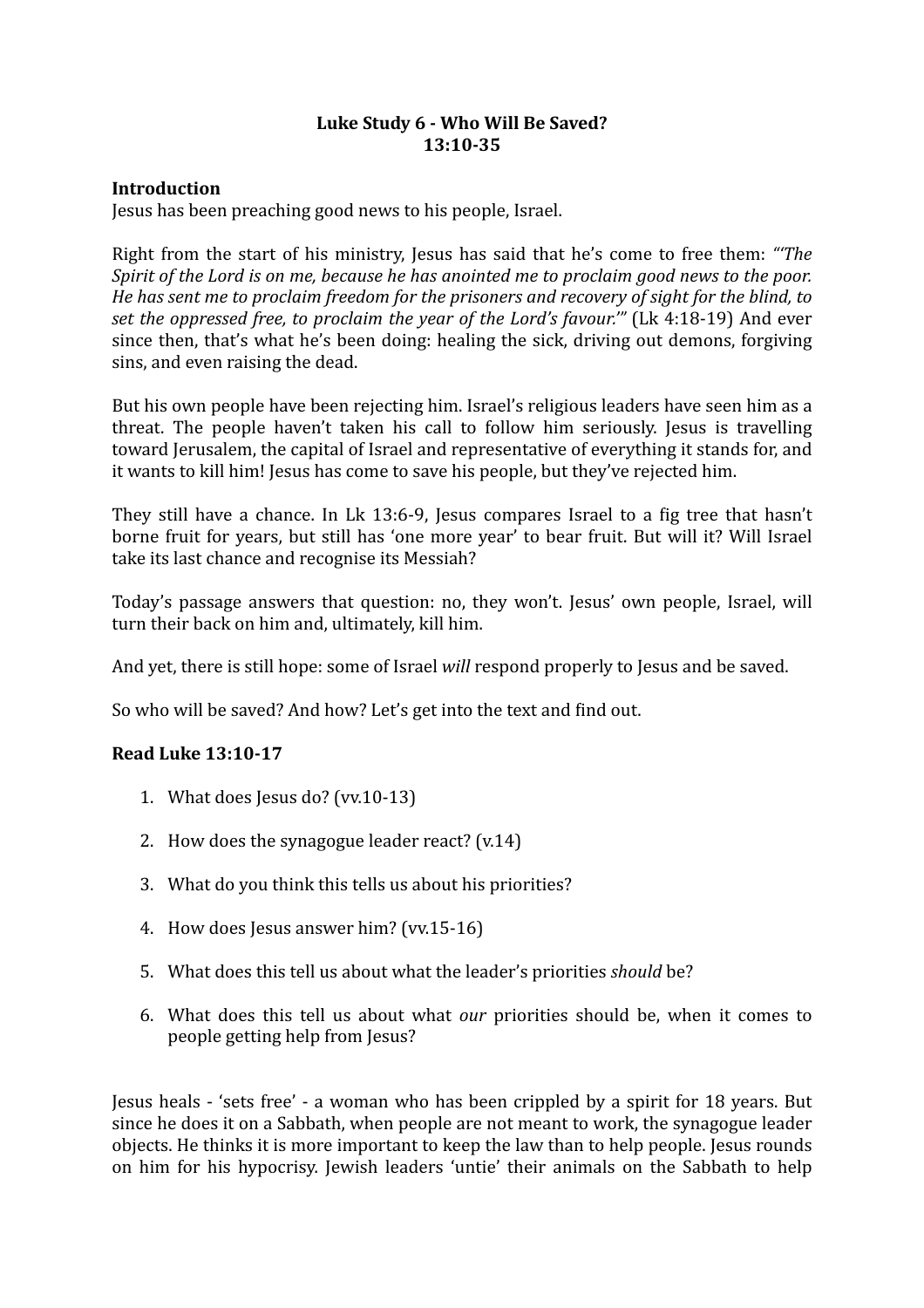them survive. Shouldn't this woman, who is infinitely more valuable than animals, also be 'untied' - 'set free on the Sabbath day from what bound her?' (v.16) - to help her survive? In other words, Jesus has come to save, and that work must go on 24/7. And that must be our priority too.

The people are delighted by Jesus' reply, but the leaders are humiliated. He's shown them for what they are: people who are meant to care for God's people, but actually chain them. So, they need to learn what the kingdom of God is really like, which is why Jesus now tells two parables.

# **Read Luke 13:18-21**

- 7. What do you think is the point of the first parable? (vv.18-19)
- 8. What do you think is the point of the second parable? (vv.20-21)

Jesus' kingdom hasn't looked impressive yet. All he's done is free a few people from some spirits and illnesses. In other words, he looks just like a seed - a little one, a mustard seed. But don't be fooled, Jesus says: big trees grow from little seeds, and this tree - the kingdom of God - is going to be huge. It may look small now, but one day it will get so big that birds will nest in its branches - birds like the woman he's just healed. That's what the kingdom of God will be like.

It will also permeate all of life. Just like yeast works through all of a lump of dough, so will the kingdom of God work through all of life, touching every area. That's what the kingdom of God is also like.

But who will *enter* the kingdom of God? Who will be saved?

# **Read Luke 13:22-30**

- 9. What does the person ask?  $(v.23)$
- 10. What does Jesus tell him to do? (v.24a)
- 11. What will happen to many others?  $(v.24b-25)$
- 12. Why? (vv.26-27)
- 13. What will it be like to miss out on entering the kingdom of God? (vv.28-30)
- 14. What is the warning for us here?

Someone asks Jesus *'Lord, are only a few people going to be saved?'* (v.23) Jesus replies: no matter how many *will* be saved, many *won't*. The door will be shut to them and they'll be locked outside, crying and grinding their teeth. The reason they won't be saved is because they thought mere familiarity with Jesus - 'We ate and drank with you, and you